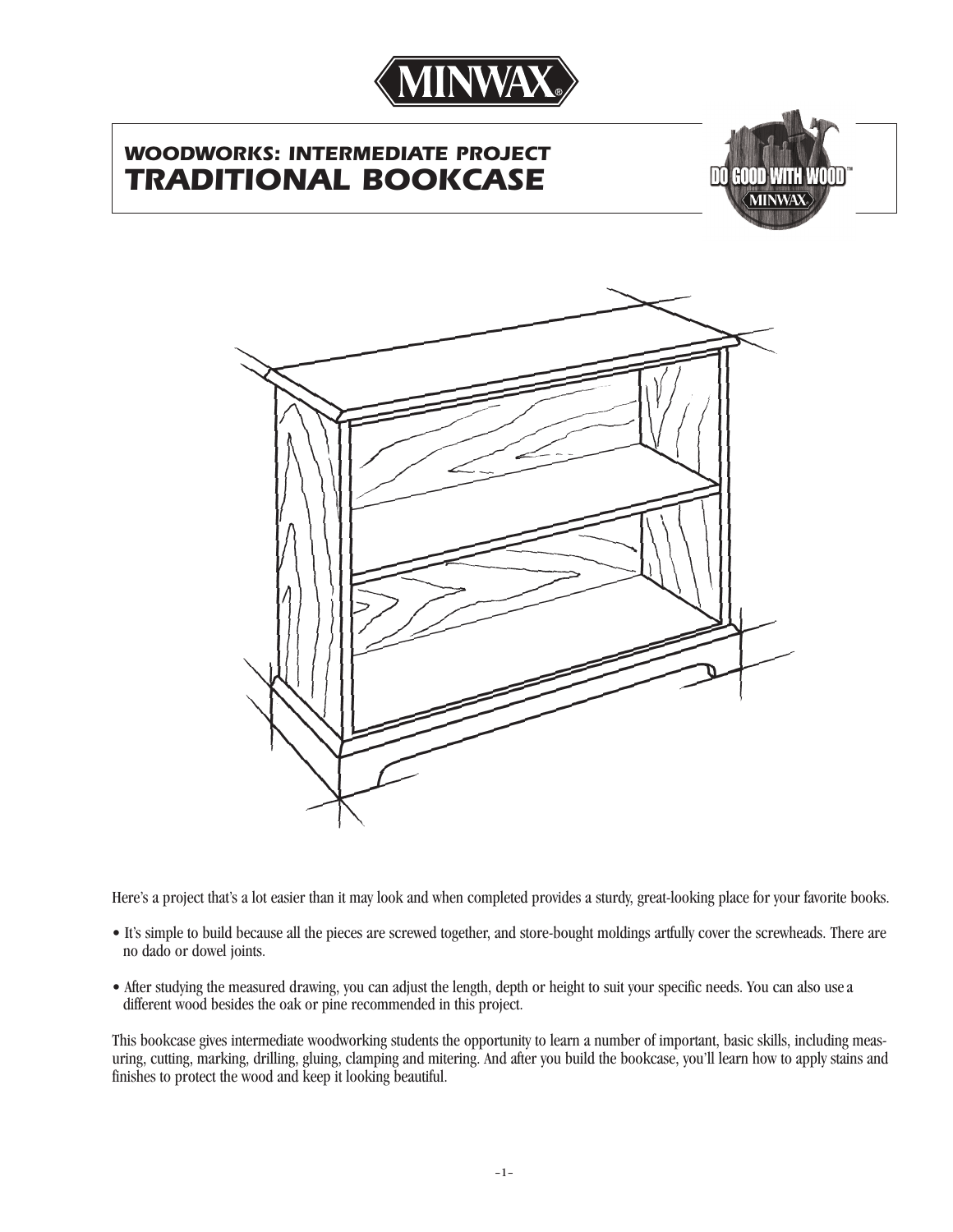# *TOOLS REQUIRED*

# **Hand tools**

- Small crosscut saw
- Block plane
- Pipe or bar clamps at least 4' long
- Combination square
- Carpenter's square
- Screwdriver
- Nail set

# **Power tools**

- Table or radial arm saw
- Router
- Belt sander
- Saber saw
- Electric drill
- Power screwdriver or screwdriver bits for drill

## **Miscellaneous**

- Pencil
- Carpenter's glue
- Safety glasses
- Utility knife

# *SHOPPING LIST*

| <b>Item</b>                                       | Quantity                   |
|---------------------------------------------------|----------------------------|
| $3/4''$ x 4' x 8' oak- or pine-veneer plywood     | 1 sht.                     |
| $1/4''$ x $4'$ x $4'$ oak- or pine-veneer plywood | 1 pc.                      |
| $4/4$ oak or pine lumber                          | 1 pc. 6"x48", 1 pc. 4"x48" |
| $1/2''$ x $1/2''$ oak or pine cove molding        | $12 \text{ ft.}$           |
| #6 x 2" drywall screws                            | 12                         |
| #6 x 1-1/4" drywall screws                        | 20                         |
| 1" brads                                          | 40                         |
| $1/4$ " brass shelf pins*                         | 4                          |

\*Available at home centers and hardware stores or from Rockler Woodworking and Hardware, Dept. HW, 4365 Willow Dr., Medina, MN 55340; (800) 279-4441. Stock #30437.

# *CUTTING LIST*

| l A |               | $3/4$ " x 11-1/2" x 36" oak- or pine-veneer plywood (top)                           |
|-----|---------------|-------------------------------------------------------------------------------------|
| l B | 2             | $3/4$ " x 11-3/8" x 27-1/4" oak- or pine-veneer plywood (sides)                     |
| l C | $\mathcal{E}$ | $3/4''$ x 11-1/8" x 34-1/2" oak- or pine-veneer plywood (top, bottom, shelf)        |
| l D |               | $1/4''$ x 35-1/2" x 24-1/4" oak- or pine-veneer plywood (back)                      |
| I E |               | $\frac{1}{3}{4}$ " x $\frac{3}{3}$ " x $\frac{3}{7}$ -1/2" oak or pine (base front) |
| l F | $\mathcal{L}$ | $\frac{3}{4}$ " x $\frac{3}{3}$ " x 12-1/4" oak or pine (base sides)                |
| l G |               | $3/4''$ x $2''$ x $34-1/2''$ oak or pine (edging strips)                            |
| Iн  |               | $3/4''$ x $3/4''$ x $37-1/2''$ oak or pine (top front edging)                       |
|     |               | $3/4''$ x $3/4''$ x $34-1/2''$ oak or pine (base cleat)                             |
|     | $\mathcal{D}$ | $3/4''$ x $3/4''$ x 12-1/4" oak or pine (top side edging)                           |
|     |               |                                                                                     |

# *WOOD FINISHING PRODUCTS*

**(Choose the recommended stain/finish or create your own combination)**

#### **Recommended Finish**

| Prep:  | Minwax <sup>®</sup> Pre-Stain Water Based                 |
|--------|-----------------------------------------------------------|
|        | <b>Wood Conditioner</b>                                   |
| Stain: | Minwax <sup>®</sup> Water Based Wood Stain                |
|        | Rosewood (or a Minwax® Water Based                        |
|        | Wood Stain of your choice, available                      |
|        | in 50 custom-mixed colors and a                           |
|        | White Wash Pickling Stain.)                               |
|        | Finish: Minwax <sup>®</sup> Polycrylic® Protective Finish |
|        | Semi-Gloss                                                |

### **Alternate Finishes**

Minwax® Wood Conditioner Minwax® Gel Stain Mahogany (or your choice of any Gel Stain color) Minwax® Fast-Drying Polyurethane Or, a one-step finish: Minwax® PolyShades ® Pecan (or any of the

# other Polyshades ® colors)

#### **Miscellaneous**

Sandpaper Gloves Clean, lint-free rags Mineral spirits (for oil-based finishes) Minwax® Wood Putty Minwax® Finishing Brushes Water-filled metal container with tight-fitting lid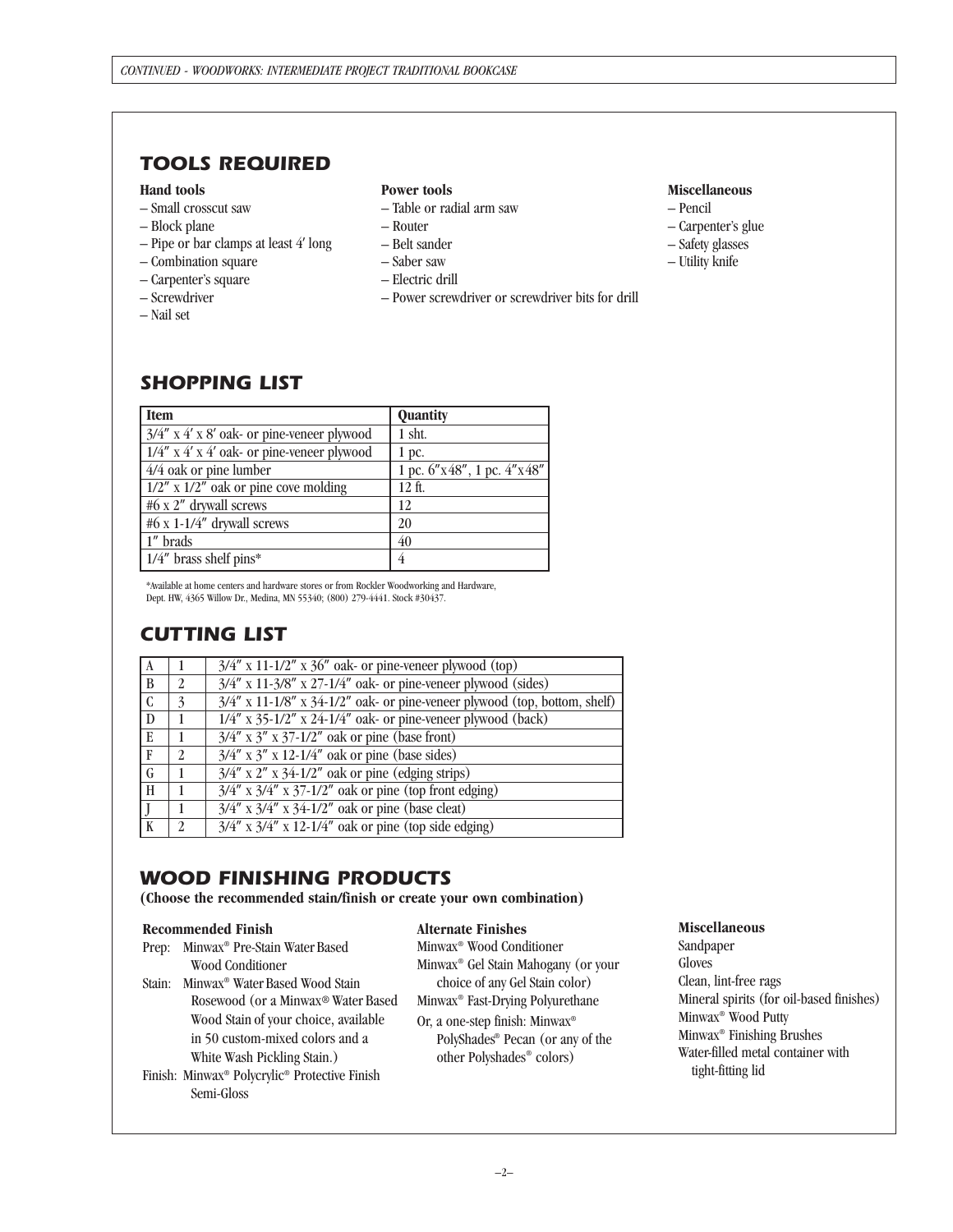# *BEFORE YOU BEGIN*

Good craftsmanship begins and ends with good work habits, so make the following steps part of your routine workshop practice. If you have any doubts or questions about how to proceed with a project, always discuss them with your shop instructor.

- Carefully and fully review plans and instructions before putting a tool to the project lumber.
- Work sensibly and safely. Wear safety goggles when doing work that creates flying chips and sawdust; wear the appropriate mask or respirator whenever making sawdust or working with thinners or other solvents.
- At the end of every work session, clean up your shop area and put away all portable tools.

# *CUTTING AND ASSEMBLY PROCEDURE*

Refer to the project illustration shown on page 6. **1.** Cut the 3/4**"** plywood pieces (A, B and C) to the sizes given in the Cutting List.

*Woodworker's Tips: Many people have trouble cutting hardwood plywood cleanly, especially across the grain. For this bookcase, you'll have to master this skill, because some of the cuts will show on the finished piece. Here are a few tricks:*

*• Be aware of which side of your plywood is the good side, and keep it facing up while cutting on the table saw.*

*• Adjust your saw so the fence is exactly parallel to the blade, and the miter gauge slots are exactly perpendicular to it. If not, the blade will tear up fibers where it touches the wood behind the cut. • For the smoothest cuts, use a 10***"** *carbide-tipped saw blade with 60 to 100 teeth.*

*• If you're still not getting clean cuts, score the cutting line deeply with a sharp utility knife before you saw.*

**2.** Cut the solid wood pieces (E, F, G, H, and K) a couple of inches longer than the dimensions given, so they can be trimmed to exact size later. Part J can be cut to the specified size now.

**3.** Rip part G into 1/8**"** strips for gluing to the front edge of pieces B and C. Your saw blade will be close to the fence, so use a push stick to guide the wood.

**4.** Glue the strips (G) to the front edges of pieces B and C using yellow carpenter's glue. After the glue is dry, cut or sand the strips so they're flush with the plywood. You can do this with a block plane or belt sander. If you use a sander, be careful not to cut or sand through the thin veneer of the plywood. If you've never tried this operation before, you may want to experiment on some scrap plywood first. When the strips are flush with the veneer, trim the ends with a small handsaw.

*Woodworker's Tip: Use strips of masking tape as clamps for the edge strips. Tape is strong enough for this job and less cumbersome than bar clamps. Apply a tape strip about every 3-4*".

**5.** Cut mitered ends on the 3/4**"** edging (H, K) that is used for the top (A). Cut the front piece (H) first, so that the miters are exactly flush with the corners of the plywood, then cut the side pieces (K). Clamp them to be sure they fit, then glue. The sides can be long in back and trimmed after the glue is dry. When the glue has dried, sand the edging flush with the plywood.

**6.** Cut the profile on the edge of the top with a router, using a 1/2**"** round-over bit with a pilot bearing.

**7.** Mark where the screws will go into the sides of the case, the top and the cleats. Drill the countersinks, then the clearance holes for the screws. Note that these holes are slightly off-center (about 1/16**"**), so the cove molding you add later will completely cover them.

*Woodworker's Tip: Drilling first and countersinking second can result in a rough, chatter-marked hole, especially on oak plywood, which tears easily. Drill the countersink first, or use a combination drill/countersink bit.*

**8.** Carefully lay out and then drill the shelf pin holes into the inside face of the sides (B).

*Woodworker's Tip: A common mistake is to drill the shelf-pin holes inaccurately, resulting in a shelf that wobbles because it's not sitting on all four corners. To avoid this, mark out the holes very carefully; use an awl to prick the surface where you want the drill bit to start; and use a brad-point drill bit, which won't easily wander off the mark.*

**9.** Cut the rabbets on the back edges of the sides (B). The easiest way to do this is with your table or radial arm saw, making two cuts and adjusting the fence after the first cut. Or, install a dado blade and set up the saw to make the rabbets in one pass.

**10.** Finish-sand all the pieces you've made so far. Start with 120-grit paper and finish with 220-grit.

*Woodworker's Tip: It's a good idea to do as much of your sanding as you can before any pieces are assembled. That way, you eliminate having to sand inside corners. The same goes for finishing: If you can finish parts separately and then assemble them, do it. Remember, however, that glue won't stick to a finished surface, so don't put finish on the surfaces of glue joints.*

**11.** Dry-clamp the pieces to be joined with screws and drill the pilot holes, using the countersunk clearance holes as your guide. **12.** Screw the bookcase together. Start by screwing the top and bottom shelves  $(C)$  to the sides  $(B)$ . Then screw the base cleat  $(I)$  to the bottom shelf (C). Next, screw the top (A) to the case.

**13.** Hold the base front piece (E) to the front of the bookcase and mark on its inside surface where the miters should be cut. Cut these miters, then cut the miters on the base sides (F).

## *Woodworker's Tip: Test your miter cuts on a couple of pieces of scrap (plywood works fine) before making the final cuts.*

**14.** When the three base pieces (E and F) fit well, cut the curved opening at the bottom of the base front (E). Give all the base pieces a final sanding, then screw them onto the case. Use yellow carpenter's glue on the miter joints and other surfaces that meet. Trim the ends of the side pieces (F).

**15.** Mark the cove moldings for cutting the miter joints, and fit them on as you did with the edging and base pieces–the front first and then the sides. Drill pilot holes for the brads, not just into the cove molding, but into the bookcase as well. Nail on the molding, sink the nailheads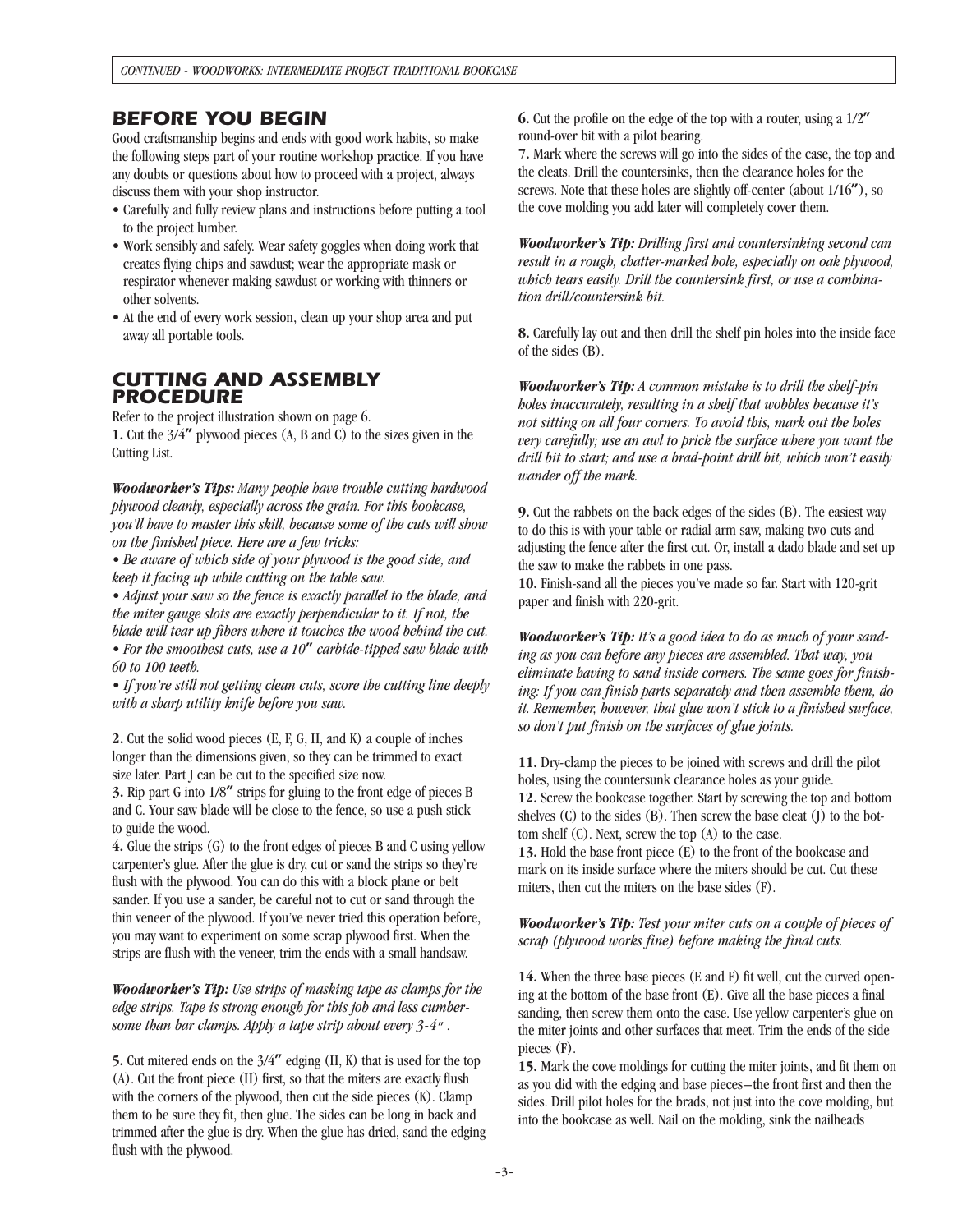slightly with a nail set, push putty into the nail holes. When the glue is dry, trim the ends of the molding and sand them smooth. **16.** Cut the back (D) to size and sand it, but don't nail it on until you've completed the finishing.

**17.** To prepare for finishing, slightly break all sharp edges on the bookcase with sandpaper.

# *STAINING AND FINISHING*

*Woodworker's Tip: Though you may be tempted to cut short your sanding and wiping time, don't do it. Both of these tasks are very important steps in obtaining a high-quality finish. Remember, it is the finish, just as much as the fit and smoothness of the parts, that will have great bearing on how people judge your craftsmanship. To ensure an excellent result, follow the steps listed below and also the instructions the finish manufacturer puts on its products.*

## **FINISHING TIPS**

- Use scraps of wood to test the stains and finishes you are planning to use. On the back of the scrap, mark the stain/finish combination and the type of wood. Allow all samples to dry thoroughly before making your final finish selection. Save your samples for quick reference on future projects.
- All stains and finishes must be allowed to dry thoroughly between coats. Remember that drying times can vary due to humidity and other climate conditions.
- If you have some leftover stain or finish, wipe the can rim so that stain or finish in the rim won't dry out and prevent the lid from forming a tight seal.
- Brushes used for oil-based finishes must be cleaned with mineral spirits; for water-based products such as Minwax ® Polycrylic® Protective Finish, clean brushes with warm water and soap.

**1.** For this bookcase, you have the option of finish-sanding and applying stain and finish to some pieces before they're assembled. Whenever you do the sanding, sand with the grain to remove any marks or scratches that may have occurred during assembly. Start with 150-grit paper and finish with 220-grit. Dust off the piece and wipe it carefully with a water-dampened rag.

**2.** Apply Minwax® Water-Based Pre-Stain Wood Conditioner following the directions on the label. After 5 minutes, wipe off all excess Conditioner using a clean, lint-free rag. Use 150-grit paper to sand off any "whiskers" raised by the Conditioner. Proceed to the staining within 2 hours.

**3.** Apply the Minwax® Water-Based Wood Stain you've chosen, using either a rag or a nylon/polyester brush. Allow stain to penetrate no longer than 3 minutes. While stain is still wet, wipe off all excess with a clean cloth that's been lightly dampened with stain. Allow the piece to dry for 2 hours before applying a second coat, if desired. Allow the piece to dry overnight before applying the clear finish.

*Woodworker's Tip: Minwax® Water-Based Wood Stain is available in 50 custom-mixed colors and a White Wash Pickling Stain. This means that you are not limited to just wood colors (pine, oak, walnut, etc.). Instead, you can actually pick and apply a color to complement the décor of the*

*room in which the bookcase will stand. For this reason, make sure you look over all of the Minwax® color charts before making your final selection.*

**4.** Apply Minwax® Polycrylic® Protective Finish following the directions on the can. Stir the can contents thoroughly before starting and periodically repeat the stirring during your work session.

**5.** Working a small area at a time to maintain a wet edge, apply the first coat. Work quickly and finish each newly coated section using with-thegrain brushstrokes.

**6.** Allow the finish to dry a minimum of 2 hours. Then sand lightly with 220-grit sandpaper wrapped around a soft backup block. Thoroughly dust off and wipe all surfaces with a water-dampened rag. **7.** Repeat steps 4, 5 and 6 to apply the second coat.

**8.** Repeat these steps to apply a third and final coat of Polycrylic ® Protective Finish. Allow the bookcase to rest for about a week before using it.

### **If you opt for an oil-based finish:**

**1.** If using pine, apply Minwax® Pre-Stain Wood Conditioner, which evens out surfaces to be stained and assures that the wood will accept stain evenly (i.e., prevents blotching). Follow the directions on the label. After 15 minutes, wipe off all excess Conditioner using a clean, lint-free rag. Proceed to the staining within 2 hours.

**2.** Apply the Minwax® Gel Stain you've chosen, using a clean, lint-free rag. Allow the stain to set for about 10 to 15 minutes then wipe off any excess. Allow the stain to dry for 24 hours before applying the finish.

*Woodworker's Tip: When wiping off stain, make certain that your last wipe with the cloth goes with the grain of the wood. This way, any stain you might miss during wipe-off will be visually minimized by the wood grain.*

**3.** Apply Minwax® Fast-Drying Polyurethane following the directions on the can. To obtain the look of hand rubbing, use Satin finish. If more shine is desired, use Semi-Gloss or Gloss, and make sure you use a brush intended for use with Polyurethane. Allow the first coat to dry overnight.

**4.** The next day, sand all surfaces lightly with 220-grit paper using withthe-grain strokes. Dust off and wipe all surfaces with a rag dampened with mineral spirits. Apply a second coat of Polyurethane and set the piece aside to cure overnight.

**5.** The next day, sand all surfaces lightly with 220-grit paper. Dust off and wipe the piece with a rag dampened with mineral spirits and apply the third and final coat of Polyurethane. Allow the piece to cure for several days before using the bookcase.

# **If you opt for a one-step finish:**

A one-step finish such as Minwax ® PolyShades ® can speed up your finishing process. This product allows for staining and finishing in one step. When you have a project with multiple surfaces, this product requires less drying time. Two coats are recommended for maximum beauty and finish durability.

1. After sanding wood smooth, to the 150-grit stage, dust off and carefully wipe with a rag dampened with mineral spirits to remove all traces of dust.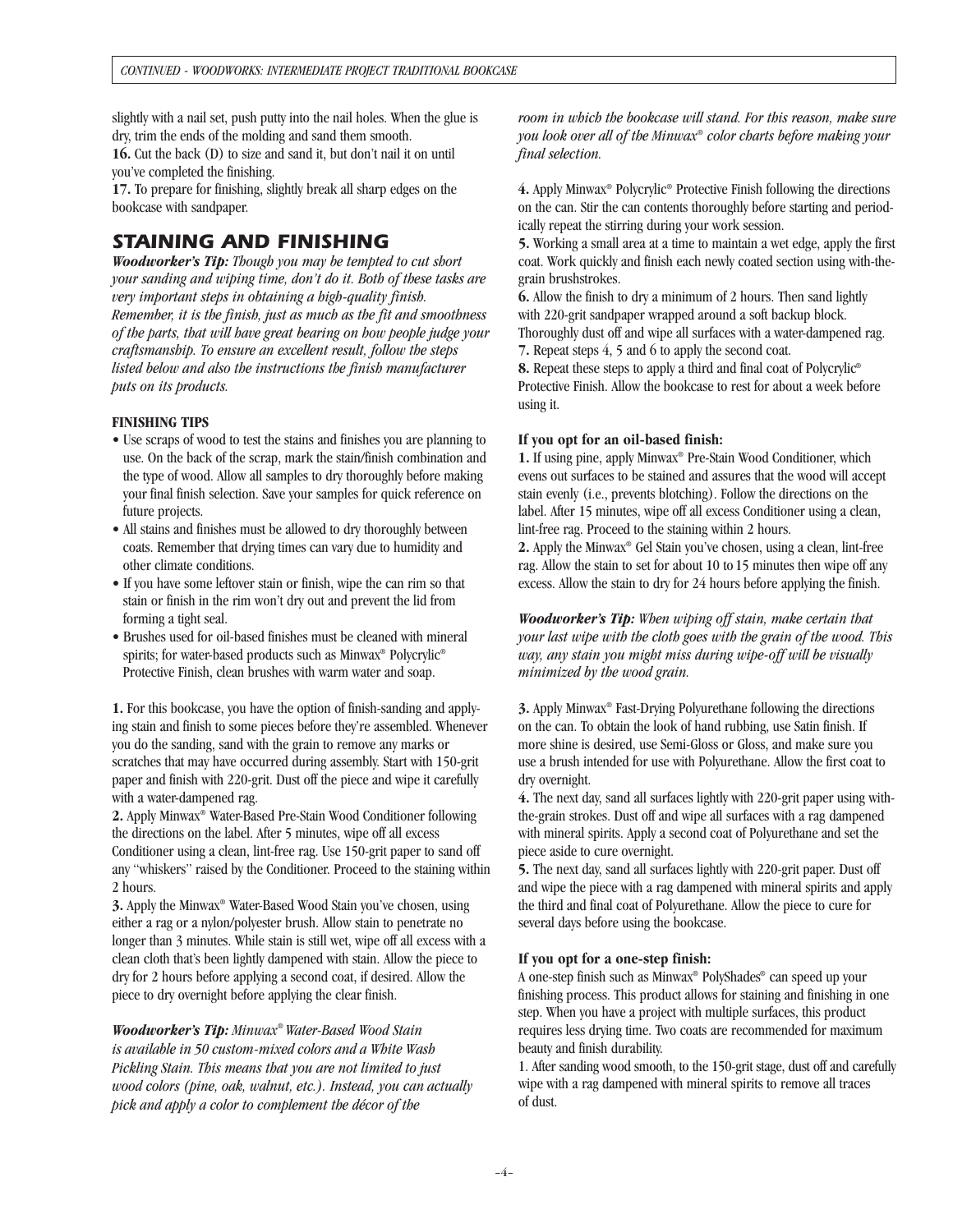**2.** For superior results, pre-treat the wood with Minwax® Pre-Stain Wood Conditioner, which evens out surfaces to be stained and assures that the wood will accept stain evenly (i.e., prevents blotching). **3.** Brush on the Wood Conditioner, wait 15 minutes, then wipe with a clean, lint-free rag to remove any excess remaining on any surface. Proceed to the next step within 2 hours.

**4.** Brush on a thin even coat of PolyShades ®. As you work each section, make certain your final brushstroke is in a with-the-grain direction. **5.** Once you begin the staining process, do not stop. It is especially important with this product that you maintain a wet edge at all times. You do not want to have visible brush or "lap" marks on your project. **6.** Allow the finish to dry at least 8 hours or overnight, if possible.

**7.** The next day, rub the surface lightly with steel wool, taking care to keep the steel wool in the shape of a flat pad. If you press too hard you not only will cut through the finish, but you also run the risk of rubbing in very obvious finger marks. Dust off the piece and wipe carefully with a rag damped with mineral spirits to remove every particle of dust or steel wool.

**8.** Apply a second, thin coat of Polyshades ® as you did the first coat. Allow the finish to dry for several days before putting the piece into service.

## **PRODUCT SAFETY**

For your safety and the safety of those you work with, always read the safety warnings, which manufacturers print on their labels, and follow them to the letter. Typical safety advice and instructions will contain information such as the following:

**WARNING!** Removal of old paint by sanding, scraping or other means may generate dust or fumes that contain lead. Exposure to lead dust or fumes may cause brain damage or other adverse health effects, especially in children or pregnant women. Controlling exposure to lead or other hazardous substances requires the use of proper protective equipment, such as properly fitted respirator (NIOSH approved) and proper containment and cleanup. For more information, call the National Lead Information Center at 1-800-424-LEAD (in U.S.) or contact your local health authority.

**DANGER! MINERAL-BASED PRODUCTS ARE HARMFUL OR FATAL IF SWALLOWED. SKIN IRRITANT. COMBUSTIBLE. KEEP OUT OF**

**REACH OF CHILDREN. DANGER:** Contains mineral spirits. Harmful or fatal if swallowed. Do not take internally. Skin irritant. Avoid contact with skin and eyes. Wear rubber gloves and safety glasses when handling. Combustible. Do not use or store near heat, sparks, flame or other source of ignition. Close container after each use. Avoid inhalation and use only with adequate ventilation. If using indoors, open all windows and doors to make sure there is fresh air movement. If you experience light-headedness, dizziness or headaches, increase fresh air movement or leave the area. Reports have associated repeated and prolonged occupational overexposure to solvents with permanent brain and nervous system damage. Intentional misuse by deliberately concentrating and inhaling the contents may be harmful or fatal.

**FIRST AID:** If swallowed: Do not induce vomiting. Call physician immediately.

**FOR SKIN CONTACT:** Wash thoroughly with soap and water. If irritation persists, get medical attention.

**FOR EYE CONTACT:** IMMEDIATELY flush eyes thoroughly with water, then remove any contact lenses. Continue to flush eyes with water for at least 15 minutes. If irritation persists, get medical attention.

**IF AFFECTED BY INHALATION:** Immediately move to fresh air. If symptoms persist, call physician.

# **When using Minwax® Polycrylic® Protective Finish:**

approved respiratory protection or leave the area. Avoid contact with eyes and skin. Wash hands after using. Keep container closed when not in use. Do not transfer contents to other containers for storage. **VAPOR HARMFUL.** Use only with adequate ventilation. To avoid overexposure, open windows and doors or use other means to ensure fresh air entry during application and drying. If you experience eye watering, headaches or dizziness, increase fresh air supply or wear NIOSH-

# **DO NOT TAKE INTERNALLY.**

**FIRST AID.** In case of eye contact, flush thoroughly with large amounts of water for 15 minutes and get medical attention. For skin contact, wash thoroughly with soap and water. In case of respiratory difficulty, provide fresh air and call physician. If swallowed, get medical attention immediately.

## **DELAYED EFFECTS FROM LONG-TERM OCCUPATIONAL OVEREXPOSURE.**

Contains solvents that can cause permanent brain and nervous system damage. Intentional misuse by deliberately concentrating and inhaling the contents may be harmful or fatal.

# **SAFE DISPOSAL OF RAGS AND WASTE.**

Please be mindful of the safe way to dispose of rags and other waste. Rags, steel wool and other waste products soaked with oil finishes or solvents may spontaneously catch fire if improperly discarded. Place rags, steel wool and other waste immediately after use in a water-filled metal container. Tightly seal and dispose of the waste materials in accordance with local trash removal regulations. Be sure to keep the waste out of reach of children.

**This project adapted with permission from** *American Woodworker* **magazine, 2915 Commers Drive, Suite 700, Eagan, MN 55121. ©Copyright 1997. All Rights Reserved. For subscriptions call toll-free: 800 666-3111.**